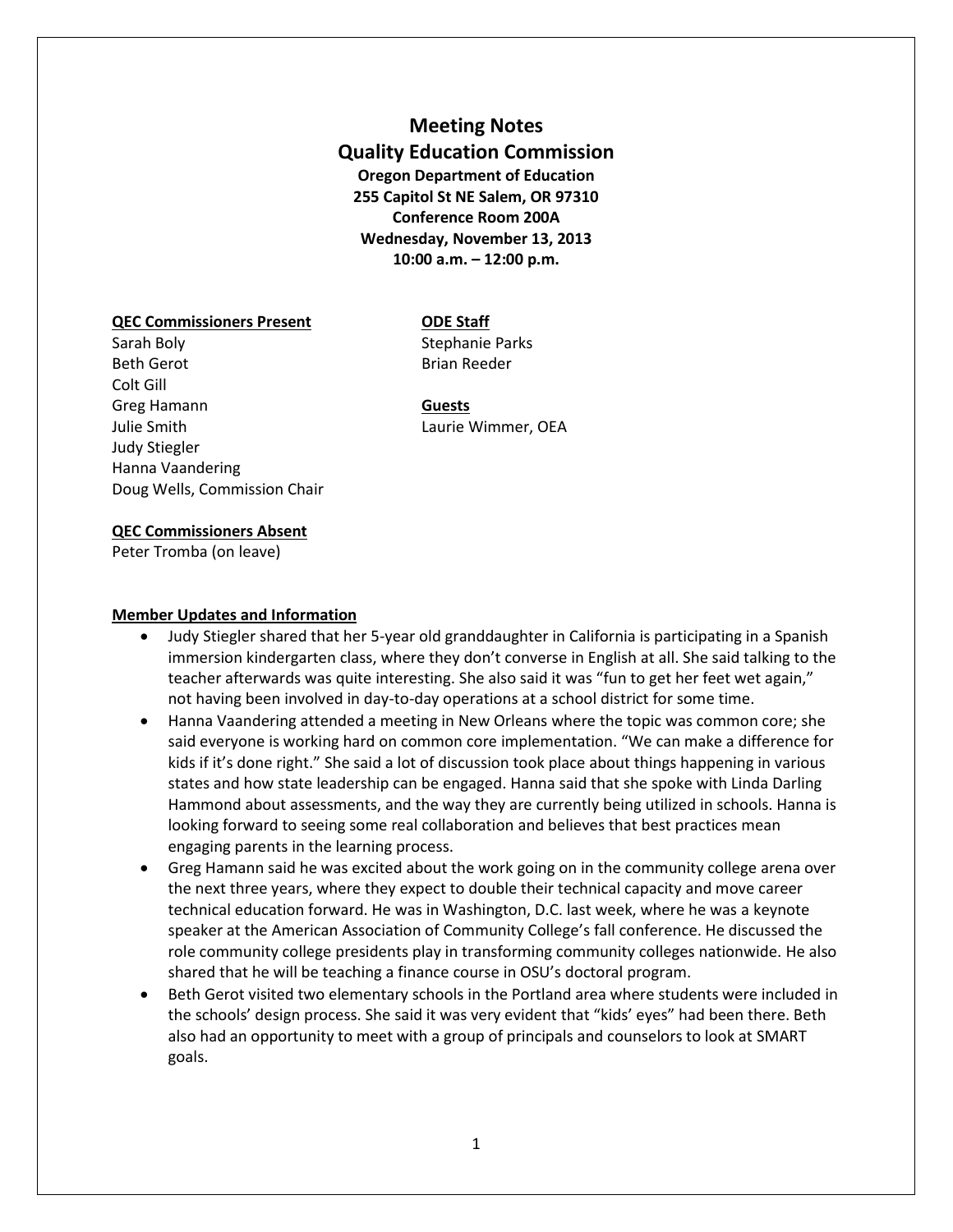- Julie Smith said she is "working with folks from Hanna's shop" to ensure that we push for best practices and safety nets around teachers and kids. She has been involved in rural initiatives and offered that she is finding that we need clear criteria on what "rural" and "small" mean.
- Colt Gill said his district has been busy trying to figure out common core and proficiency-based instruction while dealing with limited resources. They are constructing two new elementary schools, and incorporating technology at the high school as well. He said their districts came together with the University of Oregon and successfully got a regional achievement collaboration in Lane County which he hopes to see grow over the next few years.
- Doug Wells attended an OEIB Early Learning Council meeting. He and Brian Reeder will represent the Quality Education Commission at an OSBA meeting where they will be doing a presentation regarding QEC.

## **Best Practices Research Proposal Updates**

The QEC's 2013-14 research project includes three stages, the first of which involves contracting with a research vendor in the development of a statewide model showing the relative success of Oregon's students in transitioning from secondary to postsecondary education. The identification of matched pairs of high schools to enable the comparison of practices in schools where students perform better than predicted and schools where students perform less well that predicted in postsecondary transition and perseverance is also underway. The research vendor procurement process for Stage 1 has been completed, and the QEC will provide the vendor with key research parameters.

## **QEM Cost Model Update**

Brian Reeder reported on his cost modeling work using numbers from census information specific to Oregon. Distribution across age groups was based on percentages from the census, which provided opportunities for different modeling methods or sets of parameters for students of different ages and different economic circumstances. Factors considered included teacher quality, health care, FTE, class size, salaries, ages served, retirement plans, supplies, etc. (capital costs, which are funded differently, are not included in the QEC model). Models were shown with costs ranging \$4K to over \$9K per student. Brian reiterated that this model was not to advocate or propose anything, but instead represented a cost structure to use as a starting point. Some items are merely placeholders, and a lot of numbers are preliminary. Brian indicated the number one indicator of success is the quality of the educator.

Brian also mentioned that he is learning from the literature that the performance side of the cost model is critical. He will continue to work on the performance piece of the model, as it is important to include how early learning experiences have impact on later performance and achievement that is independent of accumulated cognitive skills kids have and are tied up in non-cognitive skills that kids learn.

## **OEIB Data System**

Peter Tromba began work on the Oregon Education Investment Board's (OEIB) longitudinal database project two months ago. He is charged with creating a business case to define and justify a longitudinal database system to measure the success of efforts to create a seamless birth to college and career education system. He said current issues with the database system include:

- 1. The OEIB and other policy makers have no means to track expenditures and measure progress.
- 2. Institutional and agency databases are not compatible.
- 3. Students and families have no personal and portable method to track achievement.